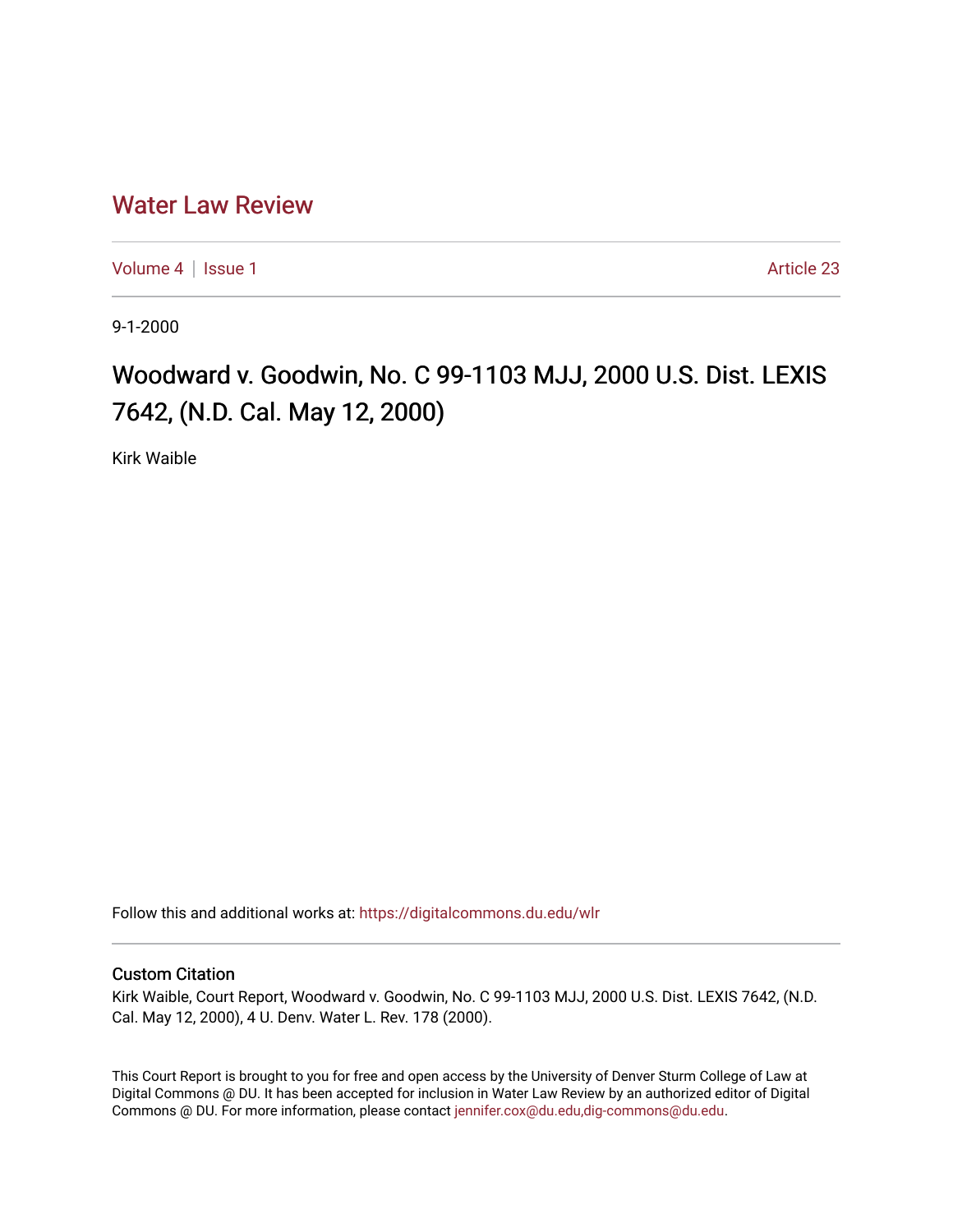was estopped from enforcing the SDWA against Alisal. The court rejected Alisal's claims and held Alisal violated the regulations regarding lead and copper content.

First, the Government had standing based on the DHS letter. Alisal argued that since the letter did not address lead and copper violations, the Government lacked standing. The court found that once the action began, the Government was obligated to assert all known violations. Second, Alisal failed to address how the Government selectively enforced the regulation based on race, religion, or the exercise of constitutional rights. Third, Alisal claimed estoppel because Monterey County Health Department ("MCHD") failed to notify them of their obligation to conduct lead and copper testing until 1998. The court rejected this argument because MCHD did not affirmatively excuse Alisal from lead and copper testing.

The Government's third motion sought the individual liability of the Adcocks. The Government asked the court to hold the Adcocks personally liable for violations of SDWA. SDWA defines a "supplier of water" as "any person who owns or operates a public water system." The court found that as officers, directors, and majority shareholders of the corporations that owned the public water systems, the Adcocks were "operators" under SDWA. Thus, the court held the Adcocks individually liable for violations of the SDWA.

The court granted all three of the Government's partial summary judgment motions.

*Kevin Rohnstock*

Woodward v. Goodwin, No. **C 99-1103** MMj, 2000 **U.S.** Dist. **LEXIS** 7642, **(N.D.** Cal. May 12, 2000) (holding a discharger's speculative National Pollutant Discharge Elimination System permit violations are not sufficient to meet the *primafacie* Clean Water Act's "ongoing violation" requirement).

The Woodward family ("Woodwards") rented a dairy ranch owned by William and Bonnie Thomsen ("Thomsens"), from 1996 to 1998. The Woodwards alleged approximately five million gallons of raw human waste entered the ranch from several private and municipal sources during that period. The Woodwards also alleged the resulting contamination caused damage to their dairy business and health problems for their family. The Woodwards filed suit against the Thomsens, the Loleta Community Services District ("District"), and several neighbors, including the Goodwin family, on a variety of federal and state claims in the United States District Court for the Northern District of California.

The Woodwards attempted to invoke federal subject matter jurisdiction by filing five claims against the District and one claim against the Thomsens under the federal Clean Water Act ("CWA") on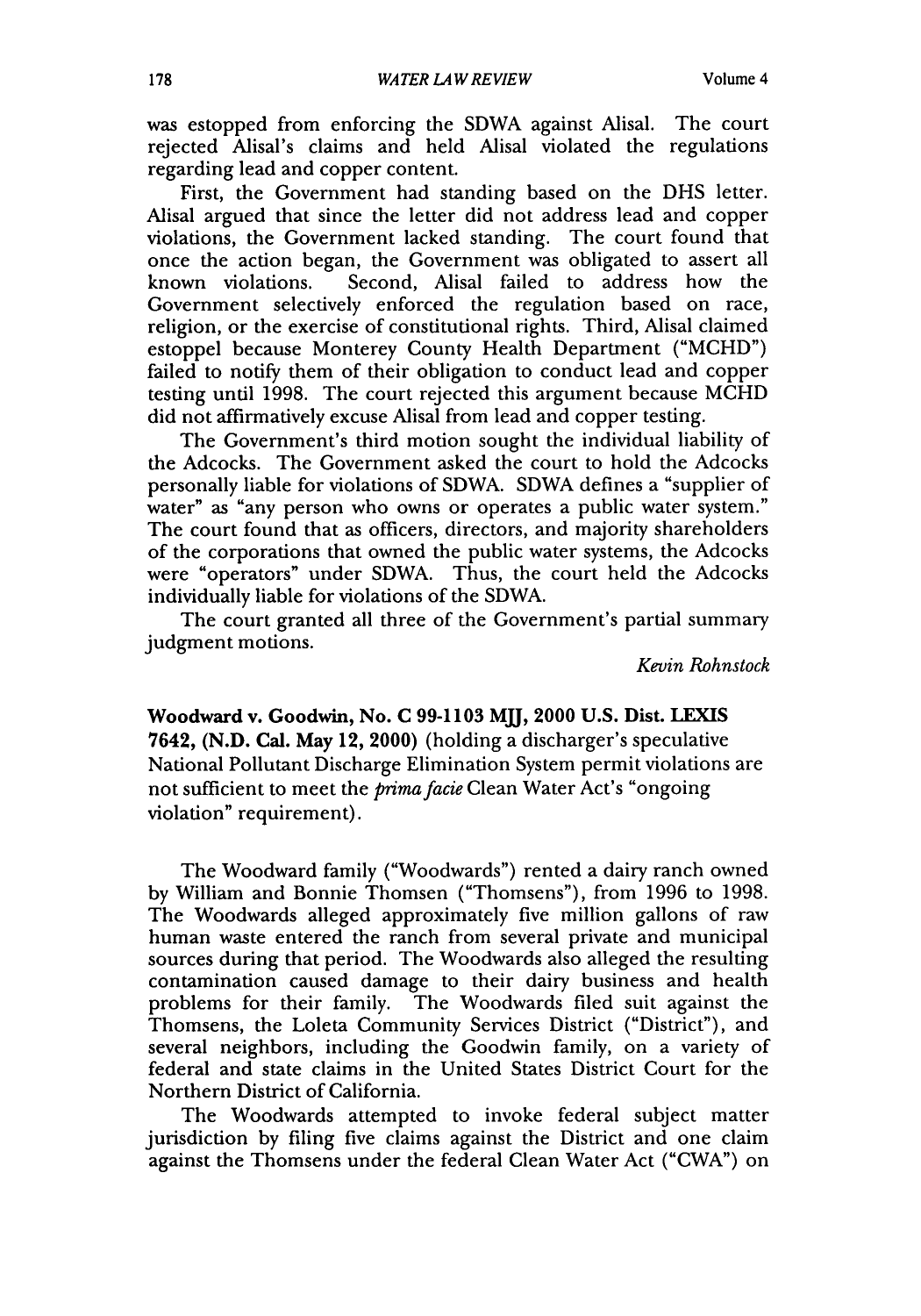March 10, 1999. The claims against the District alleged CWA violations due to the negligent operation of and design defects in the District's sewage removal system. Specifically, the Woodwards District's sewage removal system. maintained that the system allowed infiltration of raw sewage into storm water culverts at peak flows through both a design defect and an uncapped Y connector. The Woodwards did not allege that the design<br>defect created an ongoing pollution problem. In addition, the defect created an ongoing pollution problem. Woodwards conceded the Y connector had been repaired in 1998, but maintained an ongoing violation of the CWA due to the Y connector vandalism potential. Also, the Woodwards alleged the District failed to timely repair a broken sewage line. The Woodwards claimed this CWA violation was ongoing because the District had failed to remediate the discharged untreated sewage. Finally, the Woodwards contended the District allowed individual waste water dischargers to bypass the municipal waste water treatment plant in violation of the CWA.

The Woodwards' only CWA claim against the Thomsens alleged the ranch owners illegally stored manure in a large pit on the property. The manure was removed prior to 1999. The Woodwards declared that the pollutants from all of the above sources percolated into a pond located on the ranch property that is hydrologically connected to a wetland, known as Hawk's slough, and ultimately entered the Pacific Ocean.

The District and Thomsens ("Defendants") moved for summary judgment based upon the court's lack of subject matter jurisdiction. Defendants maintained that the Woodwards failed to establish a *prima facie* CWA claim in their Complaint. The CWA was the only federal statute the Woodwards suggested Defendants violated. The court held that the Woodwards were required to present specific facts to support their CWA claim, otherwise Defendants' motion would be granted.

*A primafacie* CWA claim must establish (1) an ongoing addition of (2) a pollutant (3) to the navigable waters of the United States (4) from a point source (5) without, or in violation of a National Pollutant Discharge Elimination System ("NPDES") permit. The CWA includes raw sewage and sludge in the definition of "pollutant." In addition, the court concluded Hawk's slough is a wetland within the CWA definition of "navigable waters of the United States." The CWA defines a point source as a discernable, confined, and discrete conveyance from which a pollutant is or may be discharged. The court held that a pond and a Y connector are each point sources. The court also held the discharge of raw sewage violated of the District's NPDES permit.

However, the court also held the Woodwards did not present sufficient evidence that exhibited an ongoing violation from any of the alleged pollution sources. The court required that the Woodwards provide specific and significantly probative facts that would demonstrate to a fact finder the pollution was ongoing or was likely to occur in the future on the date the suit was originally filed. The court